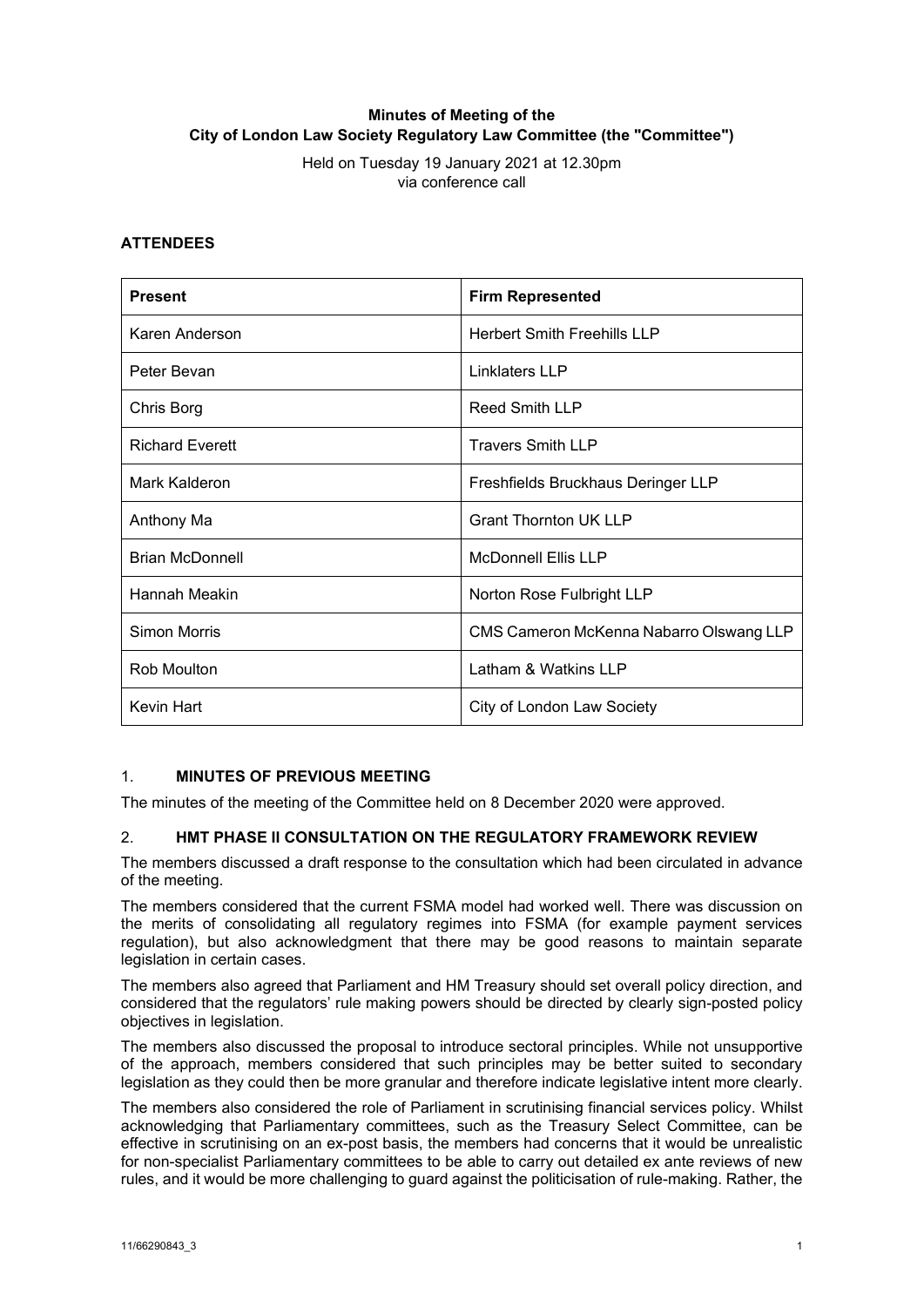members considered that an independent review function and/or greater transparency over the operation of statutory panels could be more effective.

It was agreed that an updated draft reflecting the discussions held in the meeting would be circulated to members for review.

### 3. **FCA GUIDANCE CONSULTATION FOR INSOLVENCY PRACTITIONERS OF HOW TO APPROACH REGULATED FIRMS**

The members discussed a draft response to the guidance consultation which had been circulated in advance of the meeting.

It was noted that insolvency practitioners needed to balance duties owed to other parties (such as creditors) as well as regulated firms, and that insolvency law also imposed additional duties. It was agreed that this should be more explicitly acknowledged by the FCA.

It was also noted that it would be helpful for further clarity on the extent to which insolvency practitioners should identify "*any* issues with compliance". For example, while it would be key to identify any CASS issues, other issues such as historic late filings of RMAR returns were likely to be of less significance.

There were also some concern about the suggestion that the FCA would take into consideration the insolvency practitioner's "past conduct" (if they had taken previous appointments over regulated firms) in approving future appointments and the members agreed that it would be helpful to have a better understanding of what was being proposed and the factors that the FCA intended to take into account.

It was agreed that members would provide final comments on the draft response by the end of the week to that it could be finalised and submitted.

### 4. **FCA CONSULTATION ON PROPOSED POLICY WITH RESPECT TO THE DESIGNATION OF BENCHMARKS**

The members briefly discussed the paper. It was noted that the paper set out mainly points of policy (for example determining when a benchmark was no longer representative), rather than legal issues on which it would be appropriate for the Committee to comment.

Therefore, it was agreed that the Committee would not submit a response.

### 5. **FCA QUARTERLY CONSULTATION**

A member briefly discussed the proposals set out in the paper. It was noted the FCA had chosen not to exercise certain discretions which were available to it as part of its implementation of Article 1(16) BRRD II. In so doing, the FCA had effectively imposed a prohibition on (certain) retail investors from investing in subordinated eligible liabilities, without invoking the formal prohibition process.

While it was agreed this raised an interesting question in respect of regulator accountability, it was agreed that the Committee would not submit a response to this paper.

### 6. **OTHER CONSULTATIONS TO WHICH THE COMMITTEE MAY WISH TO RESPOND**

The Committee discussed other papers currently open for consultation. It was decided that members would review the **PRA evaluation of the Senior Managers and Certification Regime**  and the **HMT consultation and call for evidence on UK regulatory approach to cryptoassets and stablecoins** to consider whether the Committee should submit a response.

# 7. **AOB**

### **7.1 Committee membership**

The Chair confirmed that she would follow up with the applicant who had expressed an interest to join the Committee.

### **7.2 CLLS matters**

The members were invited to a virtual meeting with the Master of the CLSC and Chair of the CLLS on 28 January, as an alternative to the annual dinner.

Separately, the members were requested to pass on any points to the Chair that they would to be discussed at the forthcoming Chairs meeting with the CEO and Chair of the CLLS.